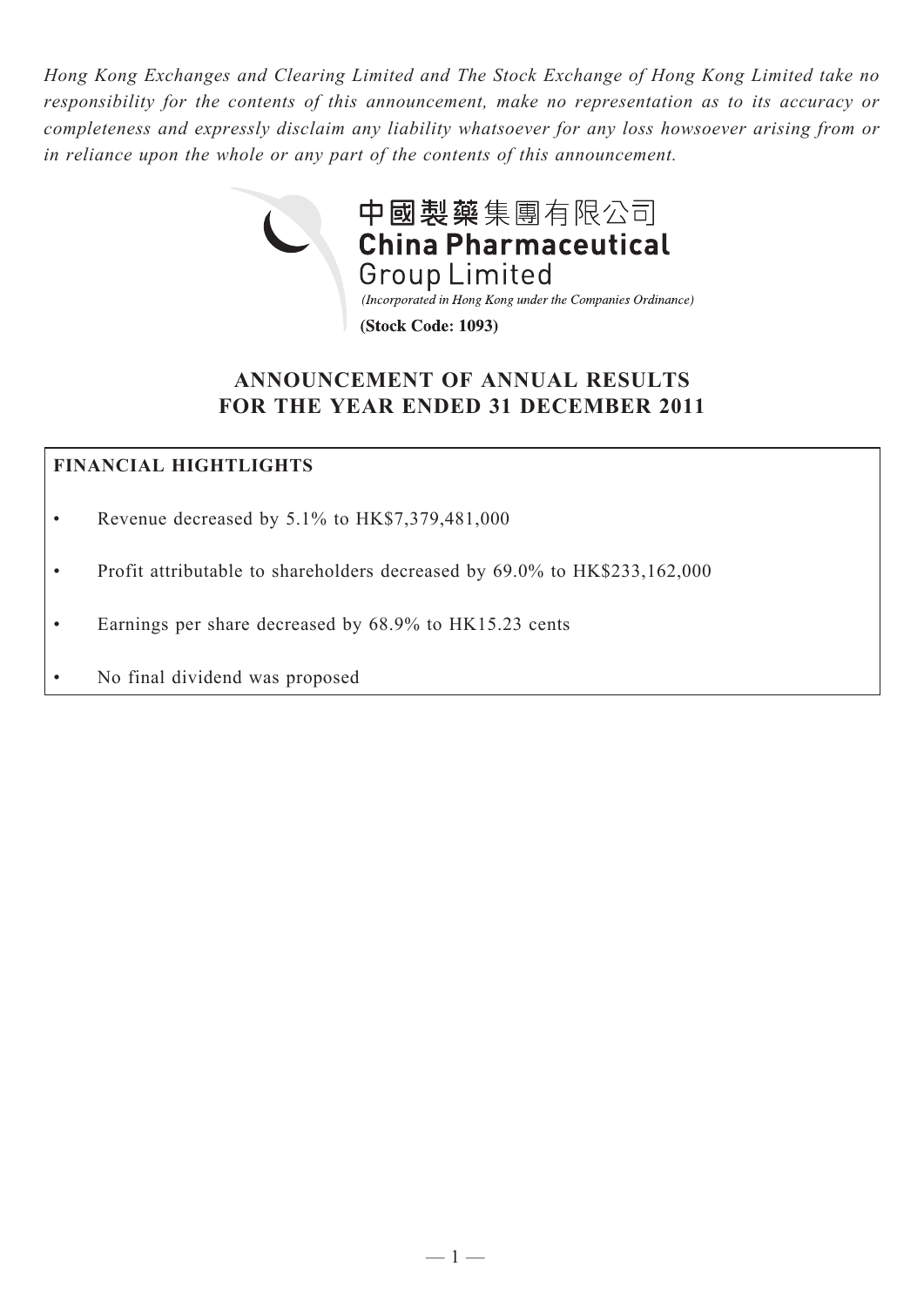## **RESULTS**

The Board of Directors of China Pharmaceutical Group Limited (the "Company") submits the audited consolidated results of the Company and its subsidiaries (the "Group") for the year ended 31 December 2011 as follows:

# **CONSOLIDATED INCOME STATEMENT**

*For the year ended 31 December 2011*

|                                                |                          | 2011            | 2010        |
|------------------------------------------------|--------------------------|-----------------|-------------|
|                                                | <b>Notes</b>             | <b>HK\$'000</b> | HK\$'000    |
| Revenue                                        | $\overline{2}$           | 7,379,481       | 7,774,424   |
| Cost of sales                                  |                          | (5,897,943)     | (5,500,837) |
| Gross profit                                   |                          | 1,481,538       | 2,273,587   |
| Other income                                   |                          | 125,799         | 71,121      |
| Selling and distribution expenses              |                          | (521, 724)      | (520, 826)  |
| Administrative expenses                        |                          | (602,700)       | (626, 163)  |
| Other expenses                                 |                          | (105, 791)      | (177, 889)  |
| Operating profit                               |                          | 377,122         | 1,019,830   |
| Share of profit of a jointly controlled entity |                          | 10,554          | 8,732       |
| Finance costs                                  |                          | (73, 315)       | (63, 788)   |
| Profit before tax                              | $\mathfrak{Z}$           | 314,361         | 964,774     |
| Income tax expense                             | $\overline{\mathcal{A}}$ | (63, 912)       | (189, 963)  |
| Profit for the year                            |                          | 250,449         | 774,811     |
| Profit for the year attributable to:           |                          |                 |             |
| Owners of the Company                          |                          | 233,162         | 751,689     |
| Non-controlling interests                      |                          | 17,287          | 23,122      |
|                                                |                          | 250,449         | 774,811     |
|                                                |                          | <b>HK</b> cents | HK cents    |
| Earnings per share — Basic                     | 6                        | 15.23           | 48.97       |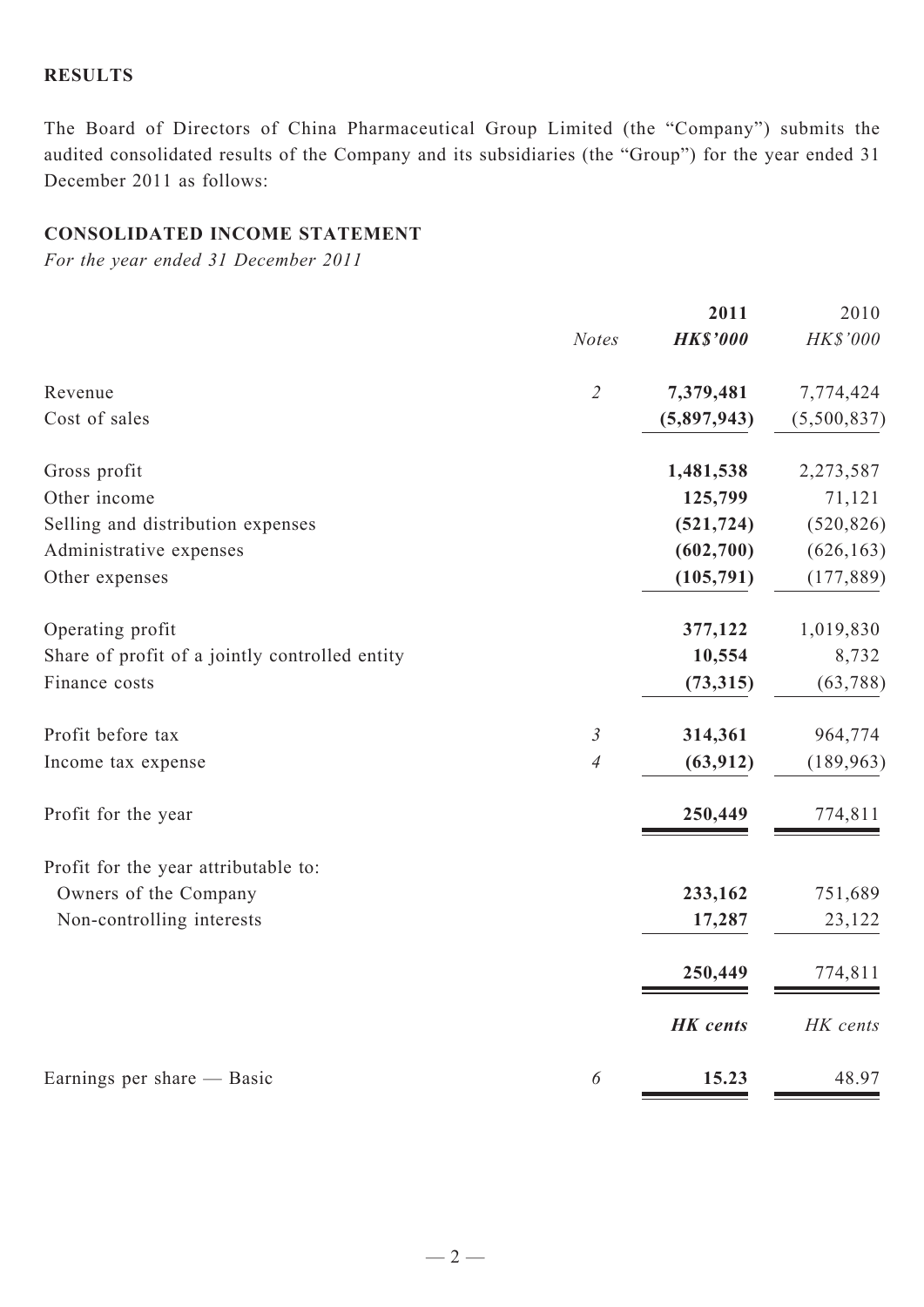# **CONSOLIDATED STATEMENT OF FINANCIAL POSITION**

*At 31 December 2011*

|                                                |                | 2011            | 2010      |
|------------------------------------------------|----------------|-----------------|-----------|
|                                                | <b>Notes</b>   | <b>HK\$'000</b> | HK\$'000  |
| <b>Non-current assets</b>                      |                |                 |           |
| Property, plant and equipment                  |                | 4,877,186       | 4,353,404 |
| Prepaid lease payments                         |                | 350,958         | 302,141   |
| Intangible assets                              |                | 261,718         | 207,603   |
| Goodwill                                       |                | 163,878         | 156,166   |
| Interest in a jointly controlled entity        |                | 41,256          | 29,054    |
| Available-for-sale investments                 |                | 6,169           | 7,433     |
|                                                |                | 5,701,165       | 5,055,801 |
| <b>Current assets</b>                          |                |                 |           |
| Inventories                                    |                | 1,641,060       | 1,204,864 |
| Trade and other receivables                    | $\overline{7}$ | 1,796,265       | 1,441,956 |
| <b>Bills</b> receivables                       | $\mathcal T$   | 670,034         | 810,838   |
| Prepaid lease payments                         |                | 10,114          | 8,808     |
| Tax recoverable                                |                | 9,493           |           |
| Trade receivables due from related companies   |                | 15,490          | 14,016    |
| Trade receivables due from a connected company |                | 24,128          | 14,407    |
| Amount due from a jointly controlled entity    |                | 24,420          | 26,764    |
| Restricted bank deposits                       |                | 32,113          | 41,930    |
| Bank balances and cash                         |                | 1,034,536       | 1,099,806 |
|                                                |                | 5,257,653       | 4,663,389 |
| <b>Current liabilities</b>                     |                |                 |           |
| Trade and other payables                       | 8              | 1,904,670       | 1,767,207 |
| Bills payables                                 | 8              | 725,617         | 440,647   |
| Amount due to an immediate holding company     |                | 188,036         |           |
| Amounts due to related companies               |                | 3,315           | 740       |
| Tax liabilities                                |                | 16,455          | 60,291    |
| Other financial liabilities                    |                | 1,321           |           |
| Unsecured bank loans                           |                | 880,880         | 323,282   |
|                                                |                | 3,720,294       | 2,592,167 |
| Net current assets                             |                | 1,537,359       | 2,071,222 |
| Total assets less current liabilities          |                | 7,238,524       | 7,127,023 |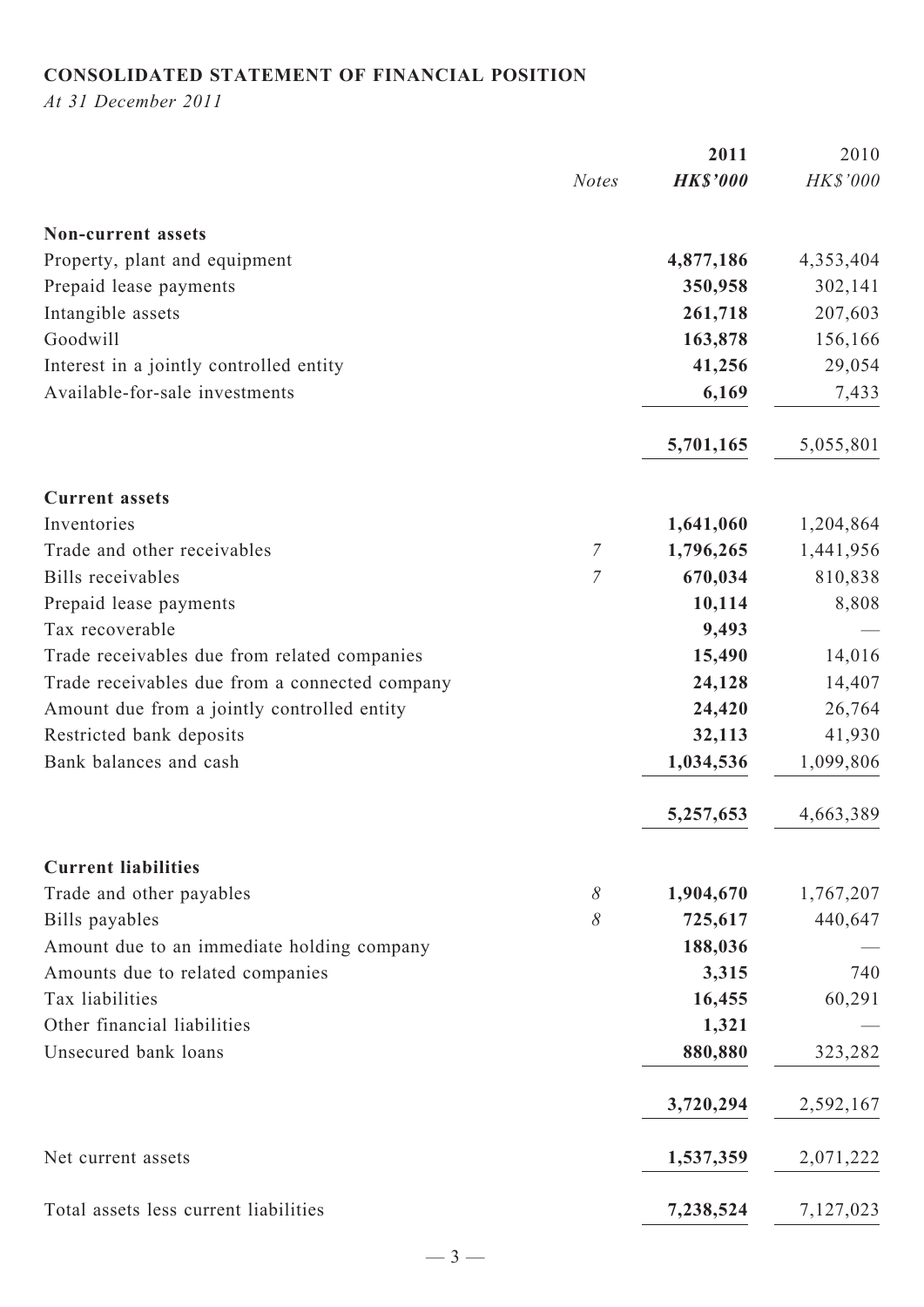|                                              | 2011            | 2010      |
|----------------------------------------------|-----------------|-----------|
|                                              | <b>HK\$'000</b> | HK\$'000  |
| <b>Non-current liabilities</b>               |                 |           |
| Unsecured bank loans                         | 1,148,058       | 1,206,235 |
| Deferred tax liabilities                     | 47,326          | 44,348    |
|                                              | 1,195,384       | 1,250,583 |
| Net assets                                   | 6,043,140       | 5,867,440 |
| <b>Capital and reserves</b>                  |                 |           |
| Share capital                                | 152,977         | 153,496   |
| Reserves                                     | 5,747,262       | 5,587,013 |
| Equity attributable to owners of the Company | 5,900,239       | 5,740,509 |
| Non-controlling interests                    | 142,901         | 135,931   |
| Total equity                                 | 6,043,140       | 5,876,440 |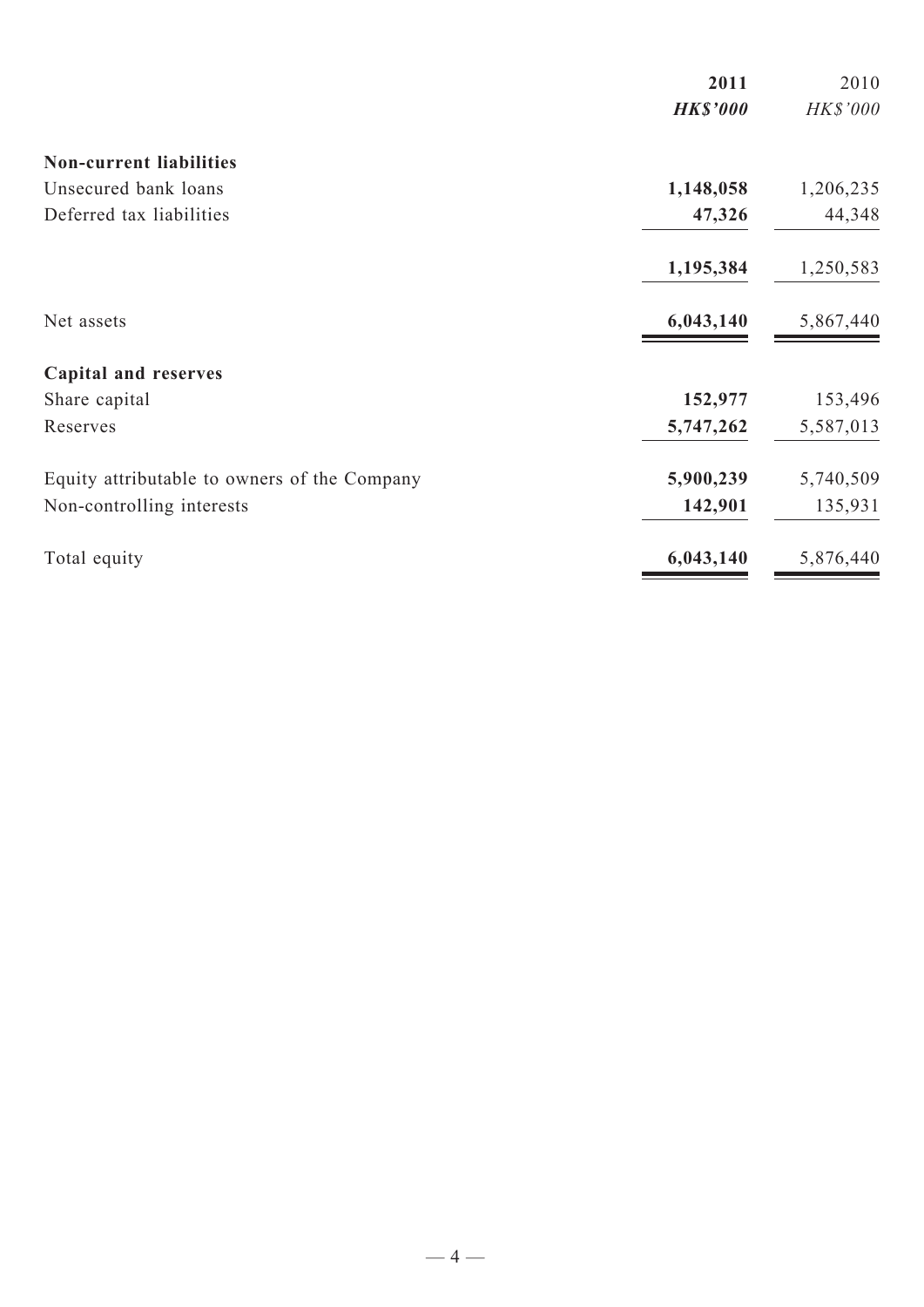### **NOTES:**

#### **1. Significant Accounting policies**

The consolidated financial statements have been prepared in accordance with the Hong Kong Financial Reporting Standards ("HKFRSs") issued by the Hong Kong Institute of Certified Public Accountants ("HKICPA"). In addition, the consolidated financial statements include applicable disclosures required by the Rules Governing the Listing of Securities on The Stock Exchange of Hong Kong Limited (the "Listing Rules") and by the Hong Kong Companies Ordinance.

The consolidated financial statements have been prepared on the historical cost basis except for certain financial instruments, which are measured at fair values. Historical cost is generally based on fair value of the consideration given in exchange for assets.

In the current year, the Group has applied the following new and revised HKFRSs issued by the HKICPA.

| Amendments to HKFRSs               | Improvements to HKFRSs issued in 2010                       |
|------------------------------------|-------------------------------------------------------------|
| HKAS 24 (as revised in 2009)       | <b>Related Party Disclosures</b>                            |
| Amendments to HKAS 32              | Classification of Rights Issues                             |
| Amendments to $HK(IFRIC)$ — Int 14 | Prepayments of a Minimum Funding Requirement                |
| $HK(IFRIC)$ — Int 19               | Extinguishing Financial Liabilities with Equity Instruments |

The application of new and revised HKFRSs in the current year has had no material impact on the Group's financial performance and position for the current year and prior years and/or on the disclosures set out in these consolidated financial statements.

The Group has not early applied the following new and revised HKFRSs that have been issued but are not yet effective:

| Amendments to HKFRS 7           | $Discuss$ — Transfers of Financial Assets <sup>1</sup>                      |
|---------------------------------|-----------------------------------------------------------------------------|
|                                 | Disclosures — Offsetting Financial Assets and Financial                     |
|                                 | Liabilities <sup>2</sup>                                                    |
|                                 | Mandatory Effective Date of HKFRS 9 and Transition Disclosures <sup>3</sup> |
| <b>HKFRS 9</b>                  | Financial Instruments <sup>3</sup>                                          |
| HKFRS 10                        | Consolidated Financial Statements <sup>2</sup>                              |
| HKFRS 11                        | Joint Arrangements <sup>2</sup>                                             |
| HKFRS 12                        | Disclosure of Interests in Other Entities <sup>2</sup>                      |
| HKFRS 13                        | Fair Value Measurement <sup>2</sup>                                         |
| Amendments to HKAS 1            | Presentation of Items of Other Comprehensive Income <sup>5</sup>            |
| Amendments to HKAS 12           | Deferred Tax — Recovery of Underlying Assets <sup>4</sup>                   |
| HKAS 19 (as revised in $2011$ ) | Employee Benefits <sup>2</sup>                                              |
| HKAS 27 (as revised in 2011)    | Separate Financial Statements <sup>2</sup>                                  |
| HKAS 28 (as revised in 2011)    | Investments in Associates and Joint Ventures <sup>2</sup>                   |
| Amendments to HKAS 32           | Offsetting Financial Assets and Financial Liabilities <sup>6</sup>          |
| $HK(IFRIC)$ — Int 20            | Stripping Costs in the Production Phase of a Surface Mine <sup>2</sup>      |
|                                 |                                                                             |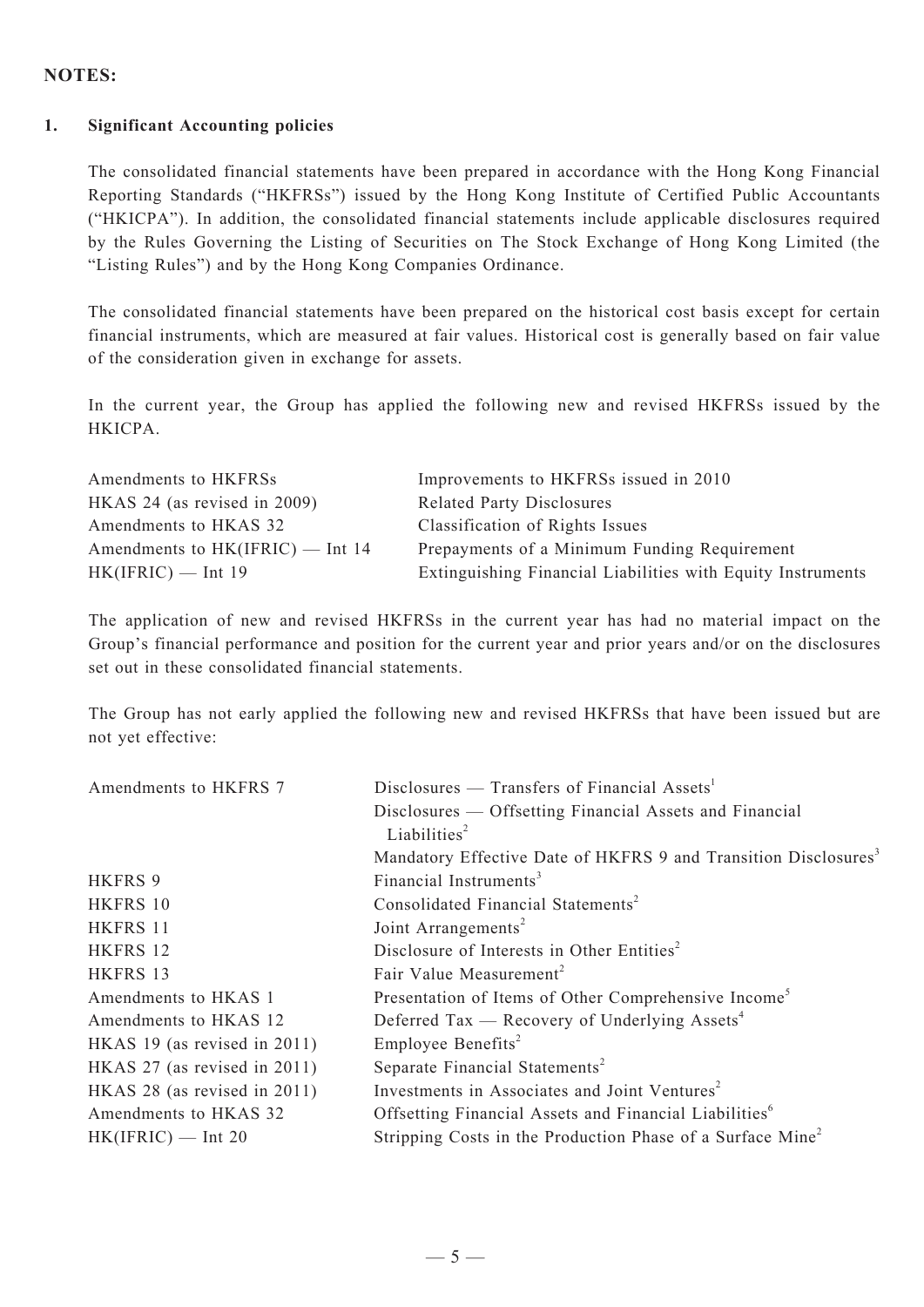- 1 Effective for annual periods beginning on or after 1 July 2011
- 2 Effective for annual periods beginning on or after 1 January 2013
- 3 Effective for annual periods beginning on or after 1 January 2015
- 4 Effective for annual periods beginning on or after 1 January 2012
- 5 Effective for annual periods beginning on or after 1 July 2012
- 6 Effective for annual periods beginning on or after 1 January 2014

#### *HKFRS 9 Financial Instruments*

HKFRS 9 issued in 2009 introduces new requirements for the classification and measurement of financial assets. HKFRS 9 amended in 2010 includes the requirements for the classification and measurement of financial liabilities and for derecognition.

Key requirements of HKFRS 9 are described as follows:

- • HKFRS 9 requires all recognised financial assets that are within the scope of HKAS 39 Financial Instruments: Recognition and Measurement to be subsequently measured at amortised cost or fair value. Specifically, debt investments that are held within a business model whose objective is to collect the contractual cash flows, and that have contractual cash flows that are solely payments of principal and interest on the principal outstanding are generally measured at amortised cost at the end of subsequent accounting periods. All other debt investments and equity investments are measured at their fair values at the end of subsequent reporting periods. In addition, under HKFRS 9, entities may make an irrevocable election to present subsequent changes in the fair value of an equity investment (that is not held for trading) in other comprehensive income, with only dividend income generally recognised in profit or loss.
- • The most significant effect of HKFRS 9 regarding the classification and measurement of financial liabilities relates to the presentation of changes in the fair value of a financial liability (designated as at fair value through profit or loss) attributable to changes in the credit risk of that liability. Specifically, under HKFRS 9, for financial liabilities that are designated as at fair value through profit or loss, the amount of change in the fair value of the financial liability that is attributable to changes in the credit risk of that liability is presented in other comprehensive income, unless the recognition of the effects of changes in the liability's credit risk in other comprehensive income would create or enlarge an accounting mismatch in profit or loss. Changes in fair value attributable to a financial liability's credit risk are not subsequently reclassified to profit or loss. Previously, under HKAS 39, the entire amount of the change in the fair value of the financial liability designated as at fair value through profit or loss was presented in profit or loss.

Based on the Group's financial assets and financial liabilities as at 31 December 2011, the application of HKFRS 9 will affect the measurement and classification of the Group's available-for-sale investments, but is not likely to affect the Group's other financial assets and financial liabilities. It is not practicable to provide a reasonable estimate of the effect until a detailed review has been completed.

#### *New and revised Standards on consolidation, joint arrangements, associates and disclosures*

In June 2011, a package of five standards on consolidation, joint arrangements, associates and disclosures was issued, including HKFRS 10, HKFRS 11, HKFRS 12, HKAS 27 (as revised in 2011) and HKAS 28 (as revised in 2011).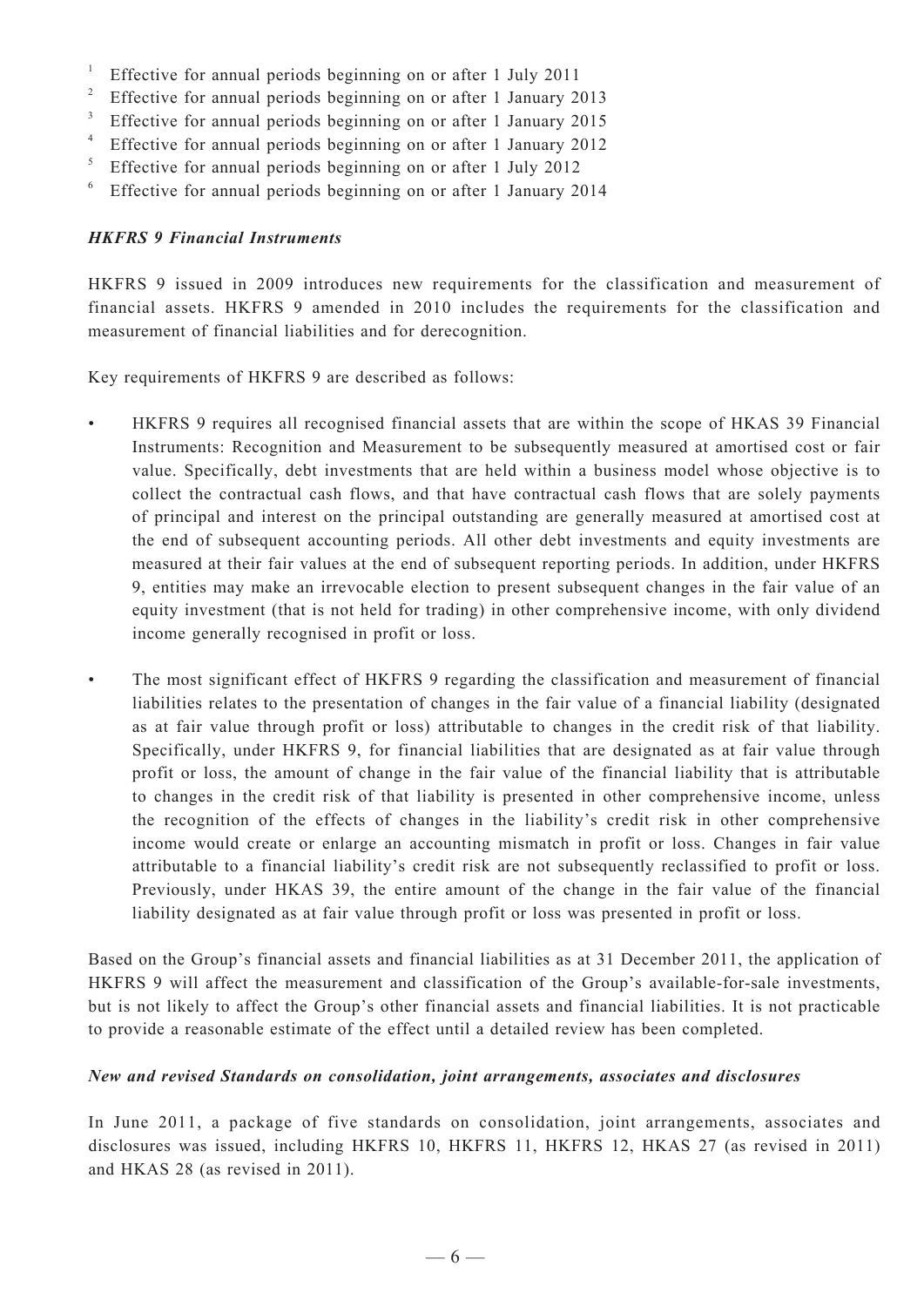Key requirements of these five standards are described below.

HKFRS 10 replaces the parts of HKAS 27 Consolidated and Separate Financial Statements that deal with consolidated financial statements and HK (SIC) — Int 12 Consolidation — Special Purpose Entities. HKFRS 10 includes a new definition of control that contains three elements: (a) power over an investee, (b) exposure, or rights, to variable returns from its involvement with the investee, and (c) the ability to use its power over the investee to affect the amount of the investor's returns. Extensive guidance has been added in HKFRS 10 to deal with complex scenarios.

HKFRS 11 replaces HKAS 31 Interests in Joint Ventures and HK (SIC) — Int 13 Jointly Controlled Entities — Non-Monetary Contributions by Venturers. HKFRS 11 deals with how a joint arrangement of which two or more parties have joint control should be classified. Under HKFRS 11, joint arrangements are classified as joint operations or joint ventures, depending on the rights and obligations of the parties to the arrangements. In contrast, under HKAS 31, there are three types of joint arrangements: jointly controlled entities, jointly controlled assets and jointly controlled operations.

In addition, joint ventures under HKFRS 11 are required to be accounted for using the equity method of accounting, whereas jointly controlled entities under HKAS 31 can be accounted for using the equity method of accounting or proportionate accounting.

HKFRS 12 is a disclosure standard and is applicable to entities that have interests in subsidiaries, joint arrangements, associates and/or unconsolidated structured entities. In general, the disclosure requirements in HKFRS 12 are more extensive than those in the current standards.

These five standards are effective for annual periods beginning on or after 1 January 2013. Earlier application is permitted provided that all of these five standards are applied early at the same time.

The directors anticipate that these five standards will be adopted in the Group's consolidated financial statements for the annual period beginning 1 January 2013. Under HKFRS 11, the jointly controlled entity of the Group will be classified as a joint operation or joint venture, depending on the rights and obligations of the parties to the joint arrangement.

However, the directors have not yet performed a detailed analysis of the impact of the application of these standards and hence have not yet quantified the extent of the impact.

### *Amendments to HKAS 1 Presentation of Items of Other Comprehensive Income*

The amendments to HKAS 1 retain the option to present profit or loss and other comprehensive income in either a single statement or in two separate but consecutive statements. However, the amendments to HKAS 1 require additional disclosures to be made in the other comprehensive income section such that items of other comprehensive income are grouped into two categories: (a) items that will not be reclassified subsequently to profit or loss; and (b) items that may be reclassified subsequently to profit or loss when specific conditions are met. Income tax on items of other comprehensive income is required to be allocated on the same basis.

The amendments to HKAS 1 are effective for annual periods beginning on or after 1 January 2013. The presentation of items of other comprehensive income will be modified accordingly when the amendments are applied in the future accounting periods.

The directors of the Company anticipate that the application of the other new and revised HKFRSs will have no material impact on the consolidated financial statements.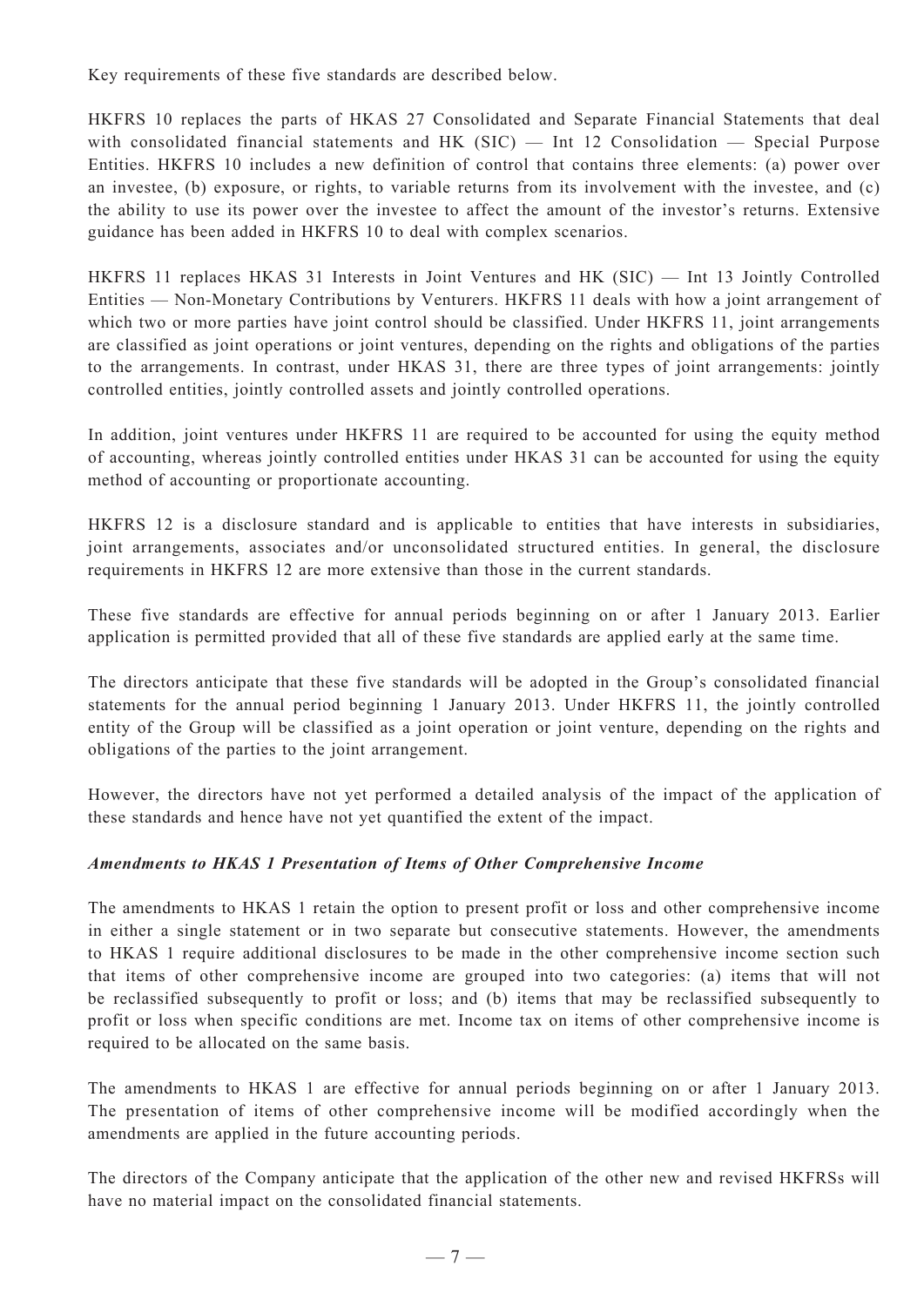#### **2. Revenue and segment information**

|               | 2011<br><b>HK\$'000</b> | 2010<br>HK\$'000 |
|---------------|-------------------------|------------------|
| Sale of goods | 7,379,481               | 7,774,424        |

The Group's operating and reportable segments, identified on the basis of internal reports about components of the Group that are regularly reviewed by the chief operating decision maker, board of directors, in order to allocate resources to the segments and to assess their performance, are summarised below. This is also the basis upon which the Group is organised.

(a) Intermediates and bulk drugs

— vitamin C series — antibiotics series

- (b) Finished drugs
- (c) Other pharmaceutical related business and research and development activities

#### *Segment revenues and results*

The following is an analysis of the Group's revenue and results by operating and reportable segment.

*For the year ended 31 December 2011:*

|                                                                 | Intermediates and<br><b>Bulk Drugs</b> |                                                 |                                             |                                  |                                            |                 |                                                     |
|-----------------------------------------------------------------|----------------------------------------|-------------------------------------------------|---------------------------------------------|----------------------------------|--------------------------------------------|-----------------|-----------------------------------------------------|
|                                                                 | Vitamin C<br>series<br><b>HK\$'000</b> | <b>Antibiotics</b><br>series<br><b>HK\$'000</b> | Finished<br><b>Drugs</b><br><b>HK\$'000</b> | <b>Others</b><br><b>HK\$'000</b> | Segment<br><b>Total</b><br><b>HK\$'000</b> | <b>HK\$'000</b> | <b>Eliminations Consolidated</b><br><b>HK\$'000</b> |
| <b>SEGMENT REVENUE</b><br>External sales<br>Inter-segment sales | 1,747,178<br>1,300                     | 3,091,945<br>806,156                            | 2,422,649                                   | 117,709<br>258,758               | 7,379,481<br>1,066,214                     | (1,066,214)     | 7,379,481                                           |
| <b>TOTAL REVENUE</b>                                            | 1,748,478                              | 3,898,101                                       | 2,422,649                                   | 376,467                          | 8,445,695                                  | (1,066,214)     | 7,379,481                                           |
| Inter-segment sales are charged at prevailing market rates.     |                                        |                                                 |                                             |                                  |                                            |                 |                                                     |
| <b>SEGMENT PROFIT (LOSS)</b>                                    | 183,029                                | 105,362                                         | 184,974                                     | (1, 813)                         |                                            |                 | 471,552                                             |
| Unallocated income<br>Unallocated central expenses              |                                        |                                                 |                                             |                                  |                                            |                 | 9,100<br>(103, 530)                                 |
| Operating profit<br>Share of profit of a jointly                |                                        |                                                 |                                             |                                  |                                            |                 | 377,122                                             |
| controlled entity<br>Finance costs                              |                                        |                                                 |                                             |                                  |                                            |                 | 10,554<br>(73,315)                                  |
| Profit before tax                                               |                                        |                                                 |                                             |                                  |                                            |                 | 314,361                                             |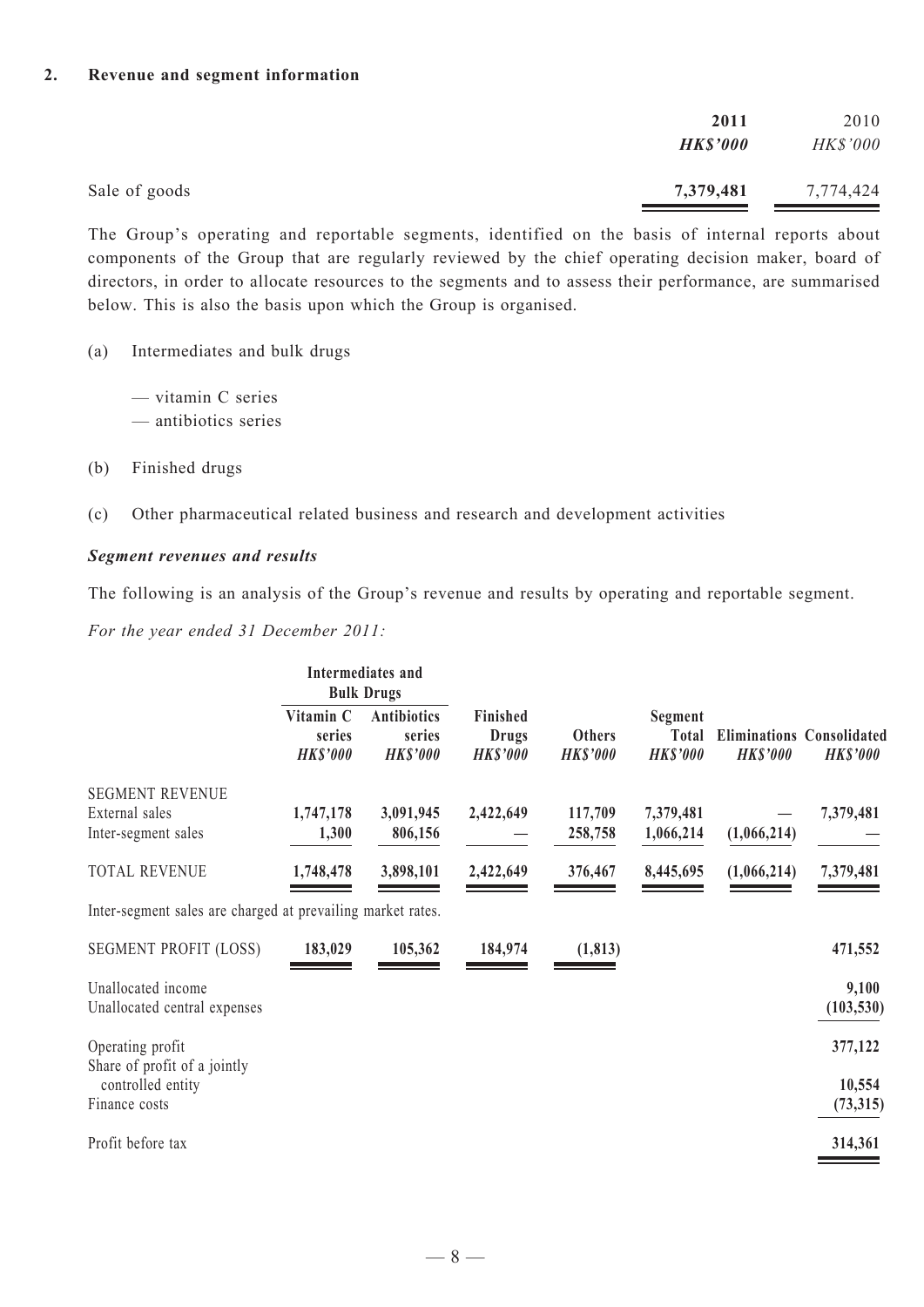#### *For the year ended 31 December 2010:*

|                                                             | Intermediates and<br><b>Bulk Drugs</b> |                                   |                               |                    |                              |                          |                          |
|-------------------------------------------------------------|----------------------------------------|-----------------------------------|-------------------------------|--------------------|------------------------------|--------------------------|--------------------------|
|                                                             | Vitamin C<br>series<br>HK\$'000        | Antibiotics<br>series<br>HK\$'000 | Finished<br>Drugs<br>HK\$'000 | Others<br>HK\$'000 | Segment<br>Total<br>HK\$'000 | Eliminations<br>HK\$'000 | Consolidated<br>HK\$'000 |
| <b>SEGMENT REVENUE</b>                                      |                                        |                                   |                               |                    |                              |                          |                          |
| External sales<br>Inter-segment sales                       | 2,074,070<br>1,483                     | 3,257,899<br>892,933              | 2,276,340                     | 166,115<br>290,713 | 7,774,424<br>1,185,129       | (1, 185, 129)            | 7,774,424                |
| <b>TOTAL REVENUE</b>                                        | 2,075,553                              | 4,150,832                         | 2,276,340                     | 456,828            | 8,959,553                    | (1, 185, 129)            | 7,774,424                |
| Inter-segment sales are charged at prevailing market rates. |                                        |                                   |                               |                    |                              |                          |                          |
| <b>SEGMENT PROFIT</b>                                       | 715,935                                | 259,058                           | 176,033                       | 3,555              |                              |                          | 1,154,581                |
| Unallocated income<br>Unallocated central expenses          |                                        |                                   |                               |                    |                              |                          | 8,120<br>(142, 871)      |
| Operating profit<br>Share of profit of a jointly            |                                        |                                   |                               |                    |                              |                          | 1,019,830                |
| controlled entity<br>Finance costs                          |                                        |                                   |                               |                    |                              |                          | 8,732<br>(63, 788)       |
| Profit before tax                                           |                                        |                                   |                               |                    |                              |                          | 964,774                  |

Segment profit represents the profit earned by each segment without allocation of interest income, central administrative expenses, share of profit of a jointly controlled entity and finance costs. This is the measure reported to the board of directors for the purposes of resources allocation and performance assessment.

#### *Geographical information*

The following is an analysis of the Group's revenue by geographical market based on geographical location of customers for the year:

| 2011      | 2010            |
|-----------|-----------------|
|           | <b>HK\$'000</b> |
| 4,453,990 | 4,791,686       |
| 852,519   | 791,237         |
| 726,941   | 936,304         |
| 598,413   | 629,066         |
| 563,276   | 538,946         |
| 184,342   | 87,185          |
| 7,379,481 | 7,774,424       |
|           | <b>HK\$'000</b> |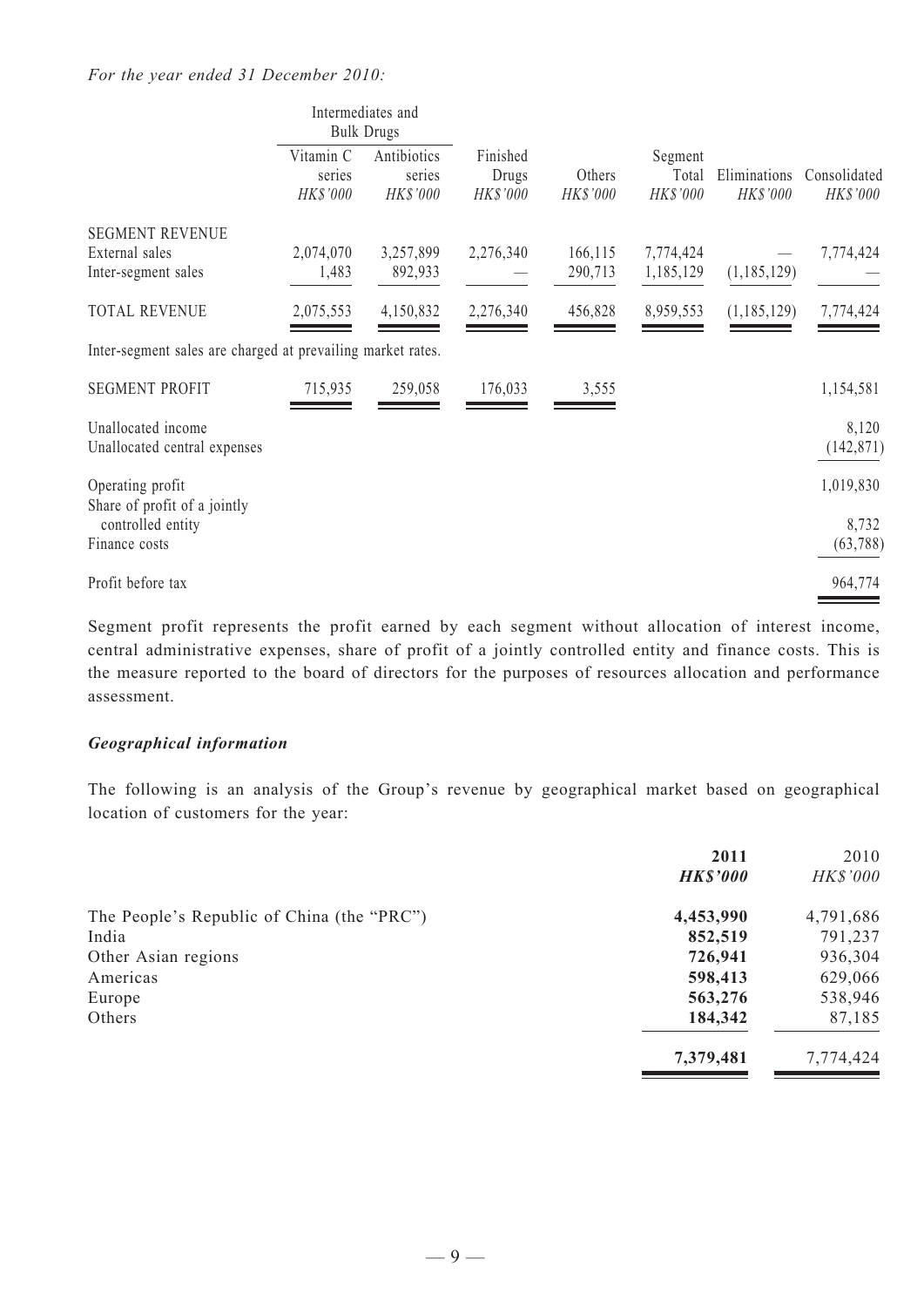#### **3. Profit before tax**

|                                                                                          | 2011<br><b>HK\$'000</b> | 2010<br>HK\$'000 |
|------------------------------------------------------------------------------------------|-------------------------|------------------|
| Profit before tax has been arrived at after charging (crediting):                        |                         |                  |
| Staff costs, including those of directors<br>Contribution to retirement benefit schemes, | 657,097                 | 644,925          |
| including those of directors                                                             | 82,371                  | 79,116           |
| Total staff costs                                                                        | 739,468                 | 724,041          |
| Amortisation of intangible assets (included in cost of sales)                            | 45,475                  | 30,471           |
| Amortisation of prepaid lease payments                                                   | 8,381                   | 7,735            |
| Depreciation of property, plant and equipment                                            | 551,103                 | 535,946          |
| Total depreciation and amortisation                                                      | 604,959                 | 574,152          |
| Auditor's remuneration                                                                   | 2,200                   | 2,115            |
| Government grant income                                                                  | (77, 533)               | (20, 710)        |
| Impairment loss on trade receivables                                                     | 1,290                   | 4,781            |
| Impairment loss on inventories (included in cost of sales)                               | 30,850                  |                  |
| Interest income                                                                          | (9,100)                 | (8,120)          |
| (Gain)loss on disposal/write-off of property, plant and equipment                        |                         |                  |
| (included in other income (2010: other expenses))                                        | (1,208)                 | 70,065           |
| Net foreign exchange losses                                                              | 8,386                   | 2,712            |
| Research and development expenditure recognised as an expense                            |                         |                  |
| (included in other expenses)                                                             | 100,901                 | 99,248           |

*Note:*

- (1) Cost of inventories recognised as an expense approximated cost of sales as shown in the consolidated income statement for both years.
- (2) Government grant income was received from the relevant local government authorities of the PRC mainly to encourage PRC subsidiaries i) to improve the effectiveness of the Group's production and ii) to enhance environmental protection, for examples, for having achieved savings in electricity and decreases in sewage discharge during production. Government grant income was recognised upon receipt and fulfillment of conditions set (if any).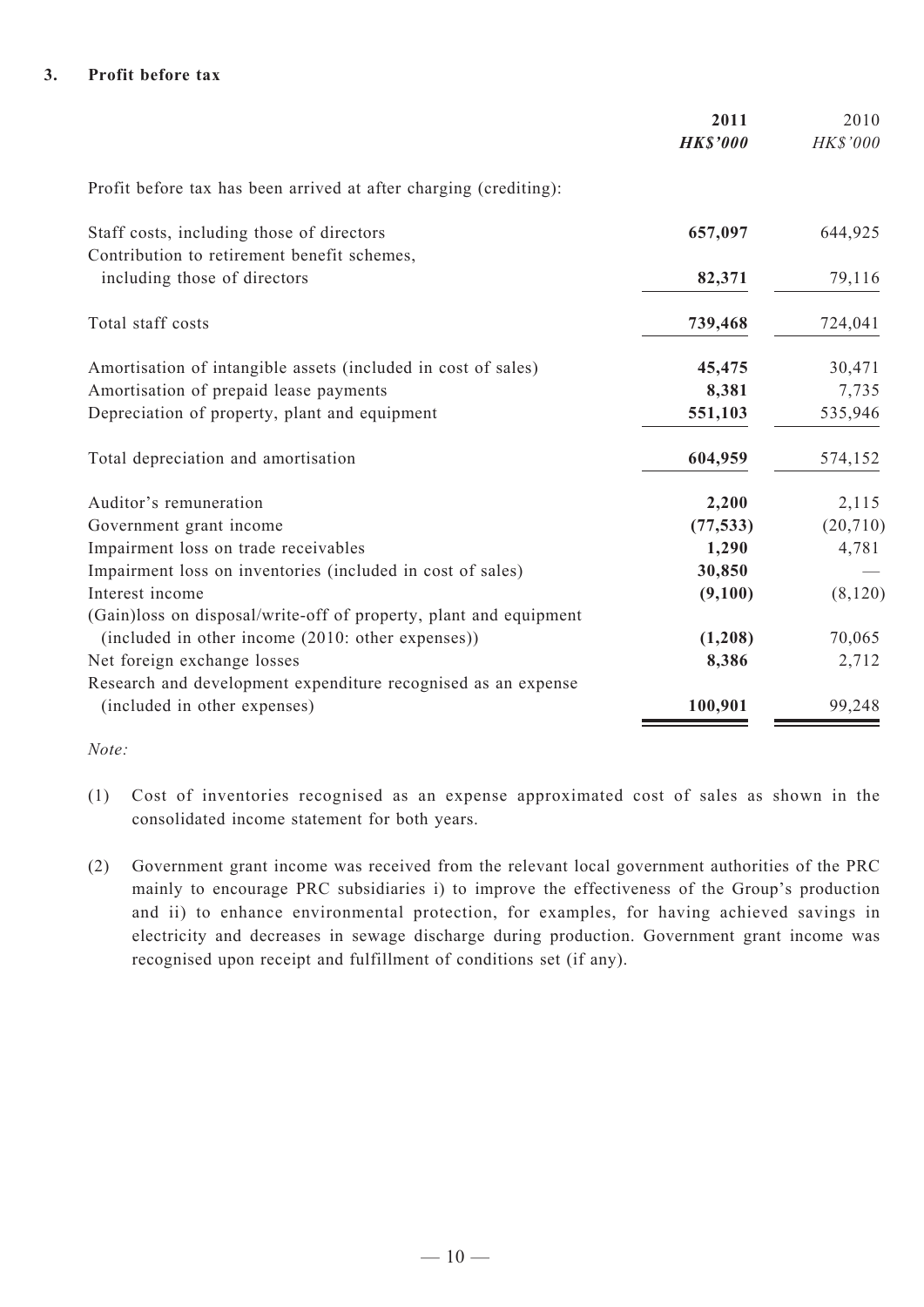#### **4. Income tax expense**

|                                                                                      | 2011<br><b>HK\$'000</b> | 2010<br>HK\$'000  |
|--------------------------------------------------------------------------------------|-------------------------|-------------------|
| The tax charge comprises:                                                            |                         |                   |
| PRC Enterprise Income Tax<br>— current year<br>- (over)underprovision in prior years | 68,836<br>(9,778)       | 174,118<br>1,295  |
| Deferred taxation                                                                    | 59,058<br>4,854         | 175,413<br>14,550 |
|                                                                                      | 63,912                  | 189,963           |

No Hong Kong Profits Tax is payable by the Company nor its subsidiaries incorporated in Hong Kong since they either had no assessable profit or incurred tax losses for both years.

Pursuant to the relevant laws and regulations in the PRC, certain subsidiaries of the Company established before 16 March 2007 are entitled to exemption from PRC Enterprise Income Tax for two years starting from their first profit-making year, followed by a 50% reduction in tax rate for the next three years.

In addition, certain subsidiaries of the Company are qualified as advanced technology enterprises and have obtained approvals from the relevant tax authorities for the applicable tax rate to be at a reduced rate of 15% for a period of 2 or 3 years up to 2012 or 2014.

The tax charge for both years represents income tax provision which has taken into account of the above-mentioned tax incentives. The basic tax rate of the Company's PRC subsidiaries is 25%, under the law of the PRC on Enterprise Income Tax (the "EIT Law") and Implementation regulation of the EIT law, except those subsidiaries described above.

### **5. Dividend**

|                                                                                                                                     | 2011<br><b>HK\$'000</b> | 2010<br><b>HK\$'000</b> |
|-------------------------------------------------------------------------------------------------------------------------------------|-------------------------|-------------------------|
| Dividend recognised as distribution during the year: 2010 final<br>dividend of HK24 cents (2010: 2009 final dividend of HK24 cents) |                         |                         |
| per share                                                                                                                           | 367,732                 | 368,391                 |

No dividend has been proposed since the end of the reporting period (2010: HK\$24 cents per share).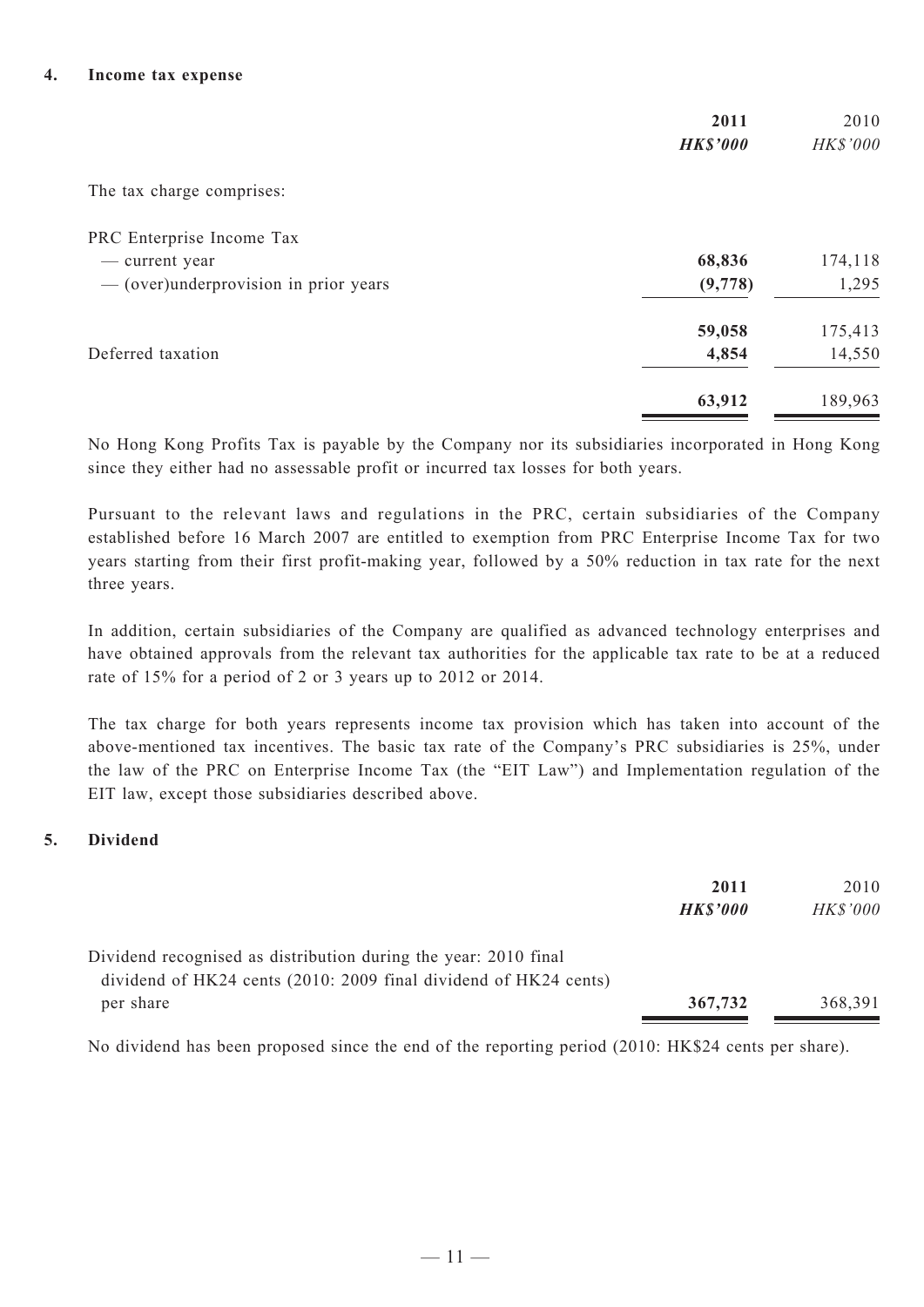#### **6. Earnings per share**

The calculation of the basic earnings per share for the year ended 31 December 2011 is based on the profit for the year attributable to the owners of the Company of HK\$233,162,000 (2010: HK\$751,689,000) and the weighted average number of ordinary shares of 1,531,323,877 (2010: 1,534,960,661 shares in issue) during the year.

No diluted earnings per share is presented for the years ended 31 December 2010 and 2011 as there were no potential ordinary shares in issue during both years.

#### **7. Trade and other receivables/Bills receivables**

|                                    | 2011            | 2010            |
|------------------------------------|-----------------|-----------------|
|                                    | <b>HK\$'000</b> | <b>HK\$'000</b> |
| Trade receivables                  | 1,241,130       | 1,090,141       |
| Less: allowance for doubtful debts | (15, 278)       | (13, 621)       |
|                                    | 1,225,852       | 1,076,520       |
| Bills receivables                  | 670,034         | 810,838         |
|                                    | 1,895,886       | 1,887,358       |
| Other receivables                  | 570,413         | 365,436         |
|                                    | 2,466,299       | 2,252,794       |
|                                    |                 |                 |

Included in other receivables are value added tax recoverable of  $HK$224,403,000$  (2010: HK\$135,572,000), prepayment for utilities of HK\$95,377,000 (2010: HK\$69,295,000), prepayment for purchase of raw materials of HK\$157,853,000 (2010: 82,447,000) and receivables of various nature of HK\$92,780,000 (2010: HK\$78,122,000).

The Group allows a general credit period of up to 90 days to its trade customers. The following is an aged analysis of trade receivables (net of allowance for doubtful debts) presented based on invoice date at the end of the reporting period:

|                  | 2011            | 2010      |
|------------------|-----------------|-----------|
|                  | <b>HK\$'000</b> | HK\$'000  |
| $0$ to $90$ days | 1,001,965       | 1,022,490 |
| 91 to 180 days   | 194,449         | 52,499    |
| 181 to 365 days  | 29,438          | 1,531     |
|                  | 1,225,852       | 1,076,520 |

Bills receivables represent bills on hand. All bills receivables of the Group are with a maturity period of less than 180 days (2010: 180 days) and not yet due at the end of the reporting period.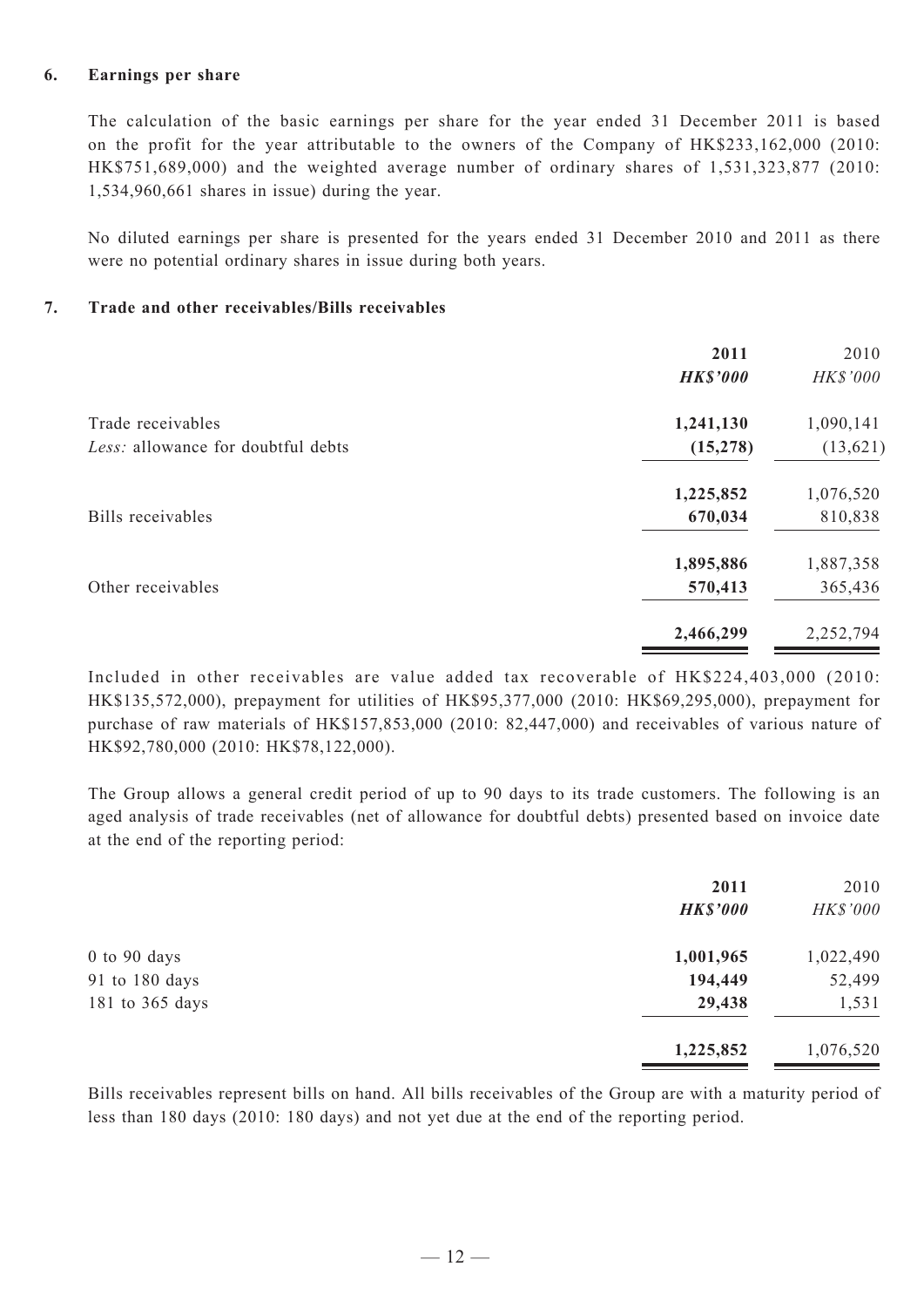#### **8. Trade and other payables/Bills payables**

|                | 2011<br><b>HK\$'000</b> | 2010<br>HK\$'000 |
|----------------|-------------------------|------------------|
| Trade payables | 949,102                 | 773,507          |
| Bills payables | 725,617                 | 440,647          |
|                | 1,674,719               | 1,214,154        |
| Other payables | 955,568                 | 993,700          |
|                | 2,630,287               | 2,207,854        |

Included in other payables are payables for the acquisition of property, plant and equipment of HK\$585,344,000 (2010: HK\$474,651,000), receipts in advance from customers of HK\$102,383,000 (2010: HK\$105,865,000), and accruals and payables of various nature of HK\$267,841,000 (2010: HK\$413,184,000).

The following is an aged analysis of trade payables presented based on the invoice date at the end of the reporting period:

|                    | 2011            | 2010     |
|--------------------|-----------------|----------|
|                    | <b>HK\$'000</b> | HK\$'000 |
| $0$ to $90$ days   | 848,658         | 731,593  |
| 91 to 180 days     | 81,919          | 31,850   |
| 181 to 365 days    | 11,474          | 8,331    |
| More than 365 days | 7,051           | 1,733    |
|                    | 949,102         | 773,507  |

The general credit period on purchases of goods is up to 90 days. The Group has financial risk management policies in place to ensure that all payables are settled within the credit timeframe.

All bills payable of the Group are aged within 180 days and not yet due at the end of the reporting period.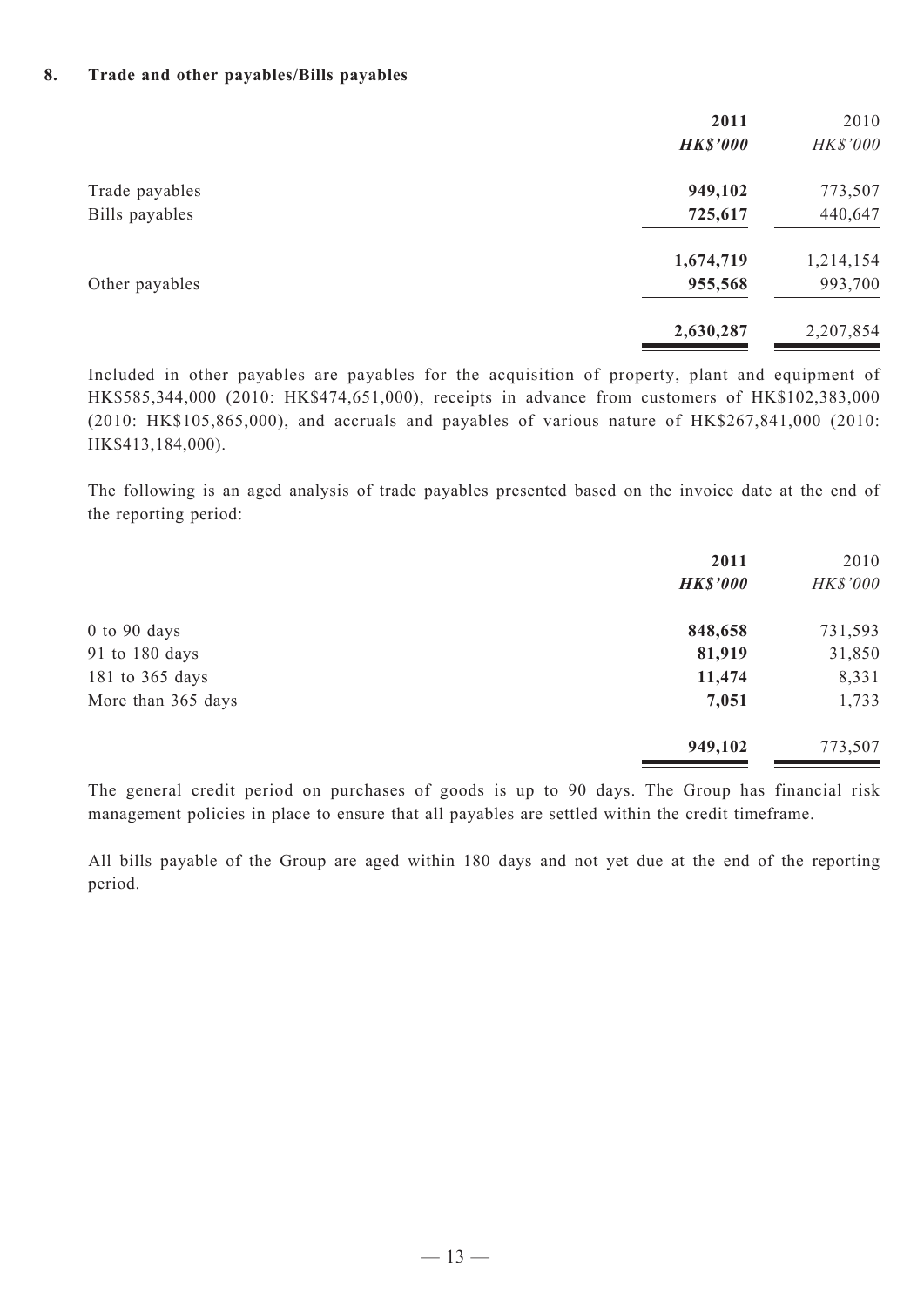### **Business Review and Outlook**

#### **Results**

The overall business environment was very difficult in 2011. Affected by the decline in product prices and slowdown in sales, the Group's operating results dropped substantially. Compared with last year, revenue for the year decreased by 5.1% to HK\$7,379 million and profit attributable to shareholders decreased by 69.0% to HK\$233 million.

#### **Intermediates and Bulk Drugs Business**

#### *Vitamin C Series*

With a substantial addition of production capacity in the market, the vitamin C market faced the severe challenge of excess supply and price decline in 2011. The average selling price of pure vitamin C powder has dropped by nearly 29% as compared with last year. Amid the fierce competition, apart from solidifying its existing market share, the Group also endeavoured to expand its customer base. Compared with last year, sales volume for the year managed to increase by 15%, while revenue decreased by 15.8% to HK\$1,747 million.

It is expected that market supply will remain excessive, exerting great pressure on selling prices. Faced with this difficult operating environment, the Group will formulate strategies to minimize the adverse impact. The key initiatives in 2012 include: (i) obtaining international accreditation and expanding the business in worldwide high-end market; (ii) strengthening business relationship with its existing customers and further developing new end-user customers; (iii) developing regional markets with market potential, including Eastern Europe, South America and Southeast Asia; and (iv) further enhancing product differentiation to meet the requirements of different customers, strengthening business relationship through customised service.

### *Antibiotics Series*

In 2011, market competition and government policies have severely affected the antibiotic industry. Market demand weakened and product price showed a continued decline. The operating environment was particularly difficult in the second half of the year. During the year, the Chinese government promulgated the "Administrative Measures on the Clinical Use of Antibacterial drugs (Consultation Draft)", imposing a more stringent control on antibacterial drugs and regulating the volume used in hospitals. Following implementation of the new GMP in China, certain manufacturers expanded production capacity and modified production line at the same time. Besides, with the tender system orientated towards the lowest-price bidder, tender price and purchase volume of antibiotic drugs both dropped significantly. All these factors led to a slowdown in market demand for bulk drugs and a decline in product price, pessimistic sentiment prevailed in the market. Under this tough market environment, the Group devised various marketing strategies and made every effort to secure new customers in the domestic and overseas markets. Sales volume for the year managed to increase slightly as compared with last year whereas revenue decreased by 5.1% to HK\$3,092 million.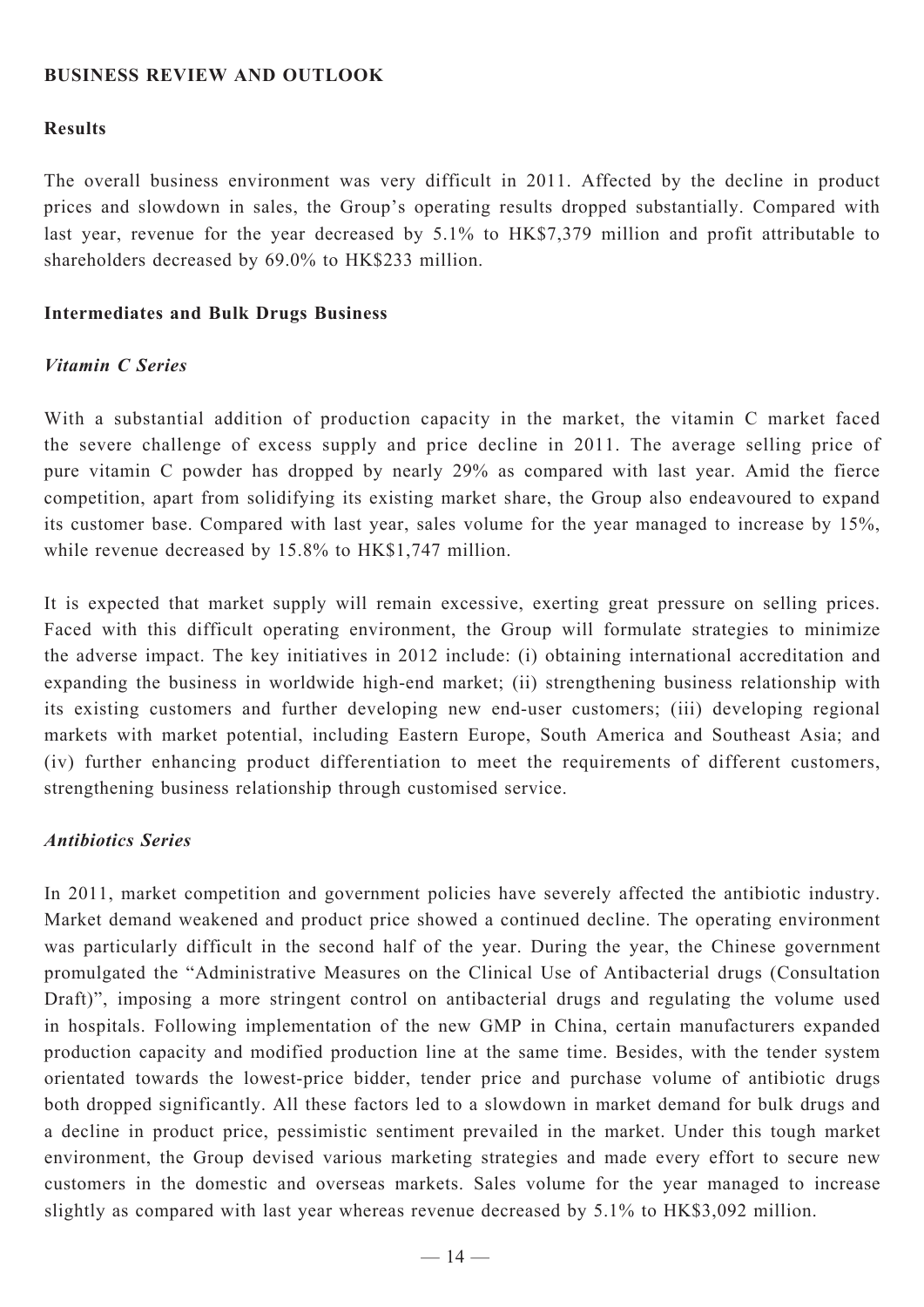Market competition is still expected to remain keen in 2012. Given that price level has been staying at a very low level for some time, it is expected that the market players, for the sake of survival and profitability, will make possible a slight rebound. The Group will continue to improve production technology, flexibly adjust marketing strategies according to market changes and reinforce product penetration in order to improve the performance of this business and expand its market presence.

## **Finished Drugs Business**

Through effective marketing strategies and development of end-user markets, this business saw a relatively satisfactory growth in the first half of 2011. However, following the adoption of Anhui model (lowest-price bidding) in essential drug tenders across China and the promulgation of the "Administrative Measures on the Clinical Use of Antibacterial drugs (Consultation Draft)", market conditions aggravated in the second half of the year. Not only the tender prices of essential drug products fell significantly in every province, the volume used in the basic-tier medical institutions also reduced noticeably.

During 2011, satisfactory results were achieved from the Group's effort to expand sales to end-user customers by the establishment of new local offices in addition to its existing provincial offices. Under the tough market conditions of essential drugs, sales volumes of the Group's major products including amoxicillin capsules and ceftriaxone sodium injections remained stable or even recorded a slight growth, far surpassing other market players. Regarding non-essential drugs, sales volumes of products with high gross margin including meropenem injections and traditional Chinese medicine injections rose significantly through enhancing sales network and using of effective sales strategies. Notwithstanding the tough challenges, revenue of this business for the year increased by 6.4% to HK\$2,423 million.

Looking forward to 2012, the overall essential drug market will continue to be under the shadow of the macro policies concerning tender system, drug price cut and regulation of the use of antibacterial drugs. However, being the most major type of drug among the anti-infective, antibiotics has been occupying a mainstream position in the market for its efficacy, low price level and wide application. With the natural growth and ageing of population, migration of people from rural to urban areas, improvement of the basic medical insurance system and promotion of essential drugs in China, overall usage of antibiotics will be able to maintain a growth momentum, though at a restrained growth rate. On the other hand, the implementation of new GMP will lead to a higher requirement for investment and product quality management. This will accelerate the phase-out of small and medium manufacturers and the market will be more concentrated in large enterprise as the Group.

In 2012, the Group will continue to devise new sales strategies, improve sales channels and develop end-user market. It will also step up its efforts in product registration and market development in the international market, striving to expand its export business. Regarding product portfolio, the Group will put more efforts in the sales of non-antibiotic products and speed up the development and launch of new products with a view to reducing its dependence on antibiotic products.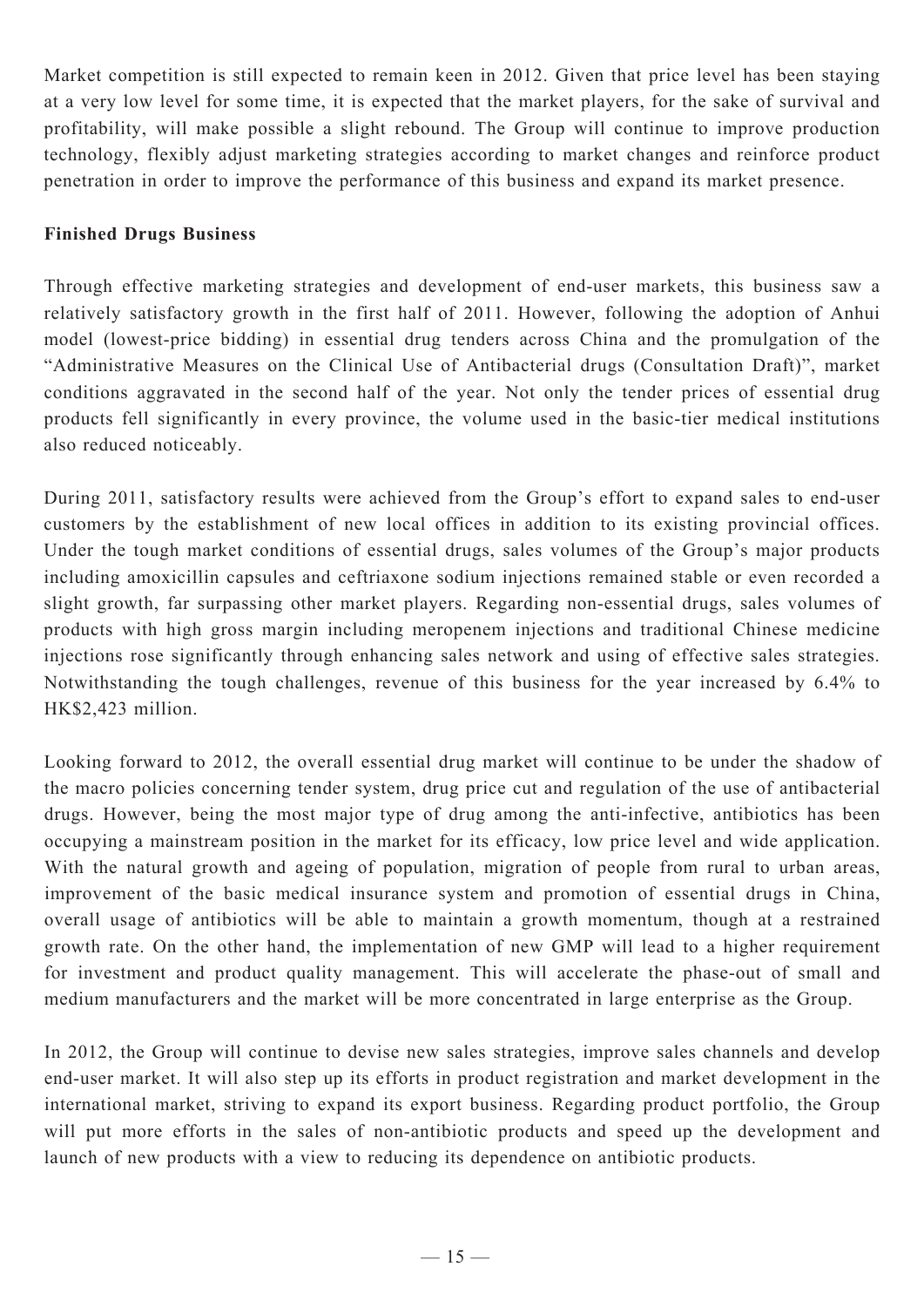# **Outlook**

As market conditions of all the operating units are expected to remain difficult, the overall operating results of the Group in 2012 will continue to be under pressure. The Group will adopt the operating strategies mentioned above and strive to alleviate the adverse impact of the market challenges. We are confident that we would be able to overcome these challenges and further consolidate our leading position in the market.

# **Financial Review**

## **Liquidity and financial position**

In 2011, the Group's operating activities generated a net cash inflow of HK\$358,305,000. The Group used to grant a credit period of up to 90 days to customers. As the operating environment became unfavorable, the Group extended the credit period during the year in order to secure more sales. As a result, debtor turnover period (ratio of the total balance of trade and bills receivables to sales, inclusive of value added tax for sales in China) was lengthened in the current year, increasing from 81 days in last year to 87 days. As sales slowed down in the fourth quarter of the year, the inventory level was also higher at the end of the year. Inventory turnover period (ratio of inventory balance to cost of sales) increased from 80 days in last year to 102 days. As at 31 December 2011, current ratio of the Group was 1.4, which was slightly lower than 1.8 a year ago. Capital expenditure in relation to the additions of production facilities amounted to HK\$879,361,000 for the current year.

As at 31 December 2011, total bank balances and cash amounted to HK\$1,066,649,000 and total borrowings amounted to HK\$2,028,938,000. Out of the total borrowings, HK\$880,880,000 will be repayable within one year and the remaining HK\$1,148,058,000 repayable between two to three years. Net gearing ratio (calculated on the basis of the Group's total borrowings net of bank balances and cash over total equity) increased to 15.9%, as compared with 6.6% of last year.

42% of the Group's borrowings are denominated in Hong Kong dollars, 8% in US dollars and the remaining 50% in Renminbi. The Group's revenue is mainly denominated either in Renminbi or in US dollars. The Group has been monitoring closely the currency movement and will use appropriate hedging arrangements to reduce the foreign exchange risk when considered necessary.

### **Contingent liabilities**

The Company and one of its subsidiaries are named as, among others, defendants in a number of antitrust complaints filed in the United States. These complaints alleged that certain manufacturers of vitamin C in the PRC have since at least December 2001 conspired to control prices and volumes of exports of vitamin C to the United States and elsewhere in the world and that as such have been in violation of the federal and state laws of the United States. It is alleged in these complaints that the purchasers of vitamin C in the United States paid more for vitamin C than they would have paid in the absence of the alleged conspiracy and therefore, suffered losses. The plaintiffs purported to bring these cases on behalf of direct purchasers under the federal antitrust laws of the United States and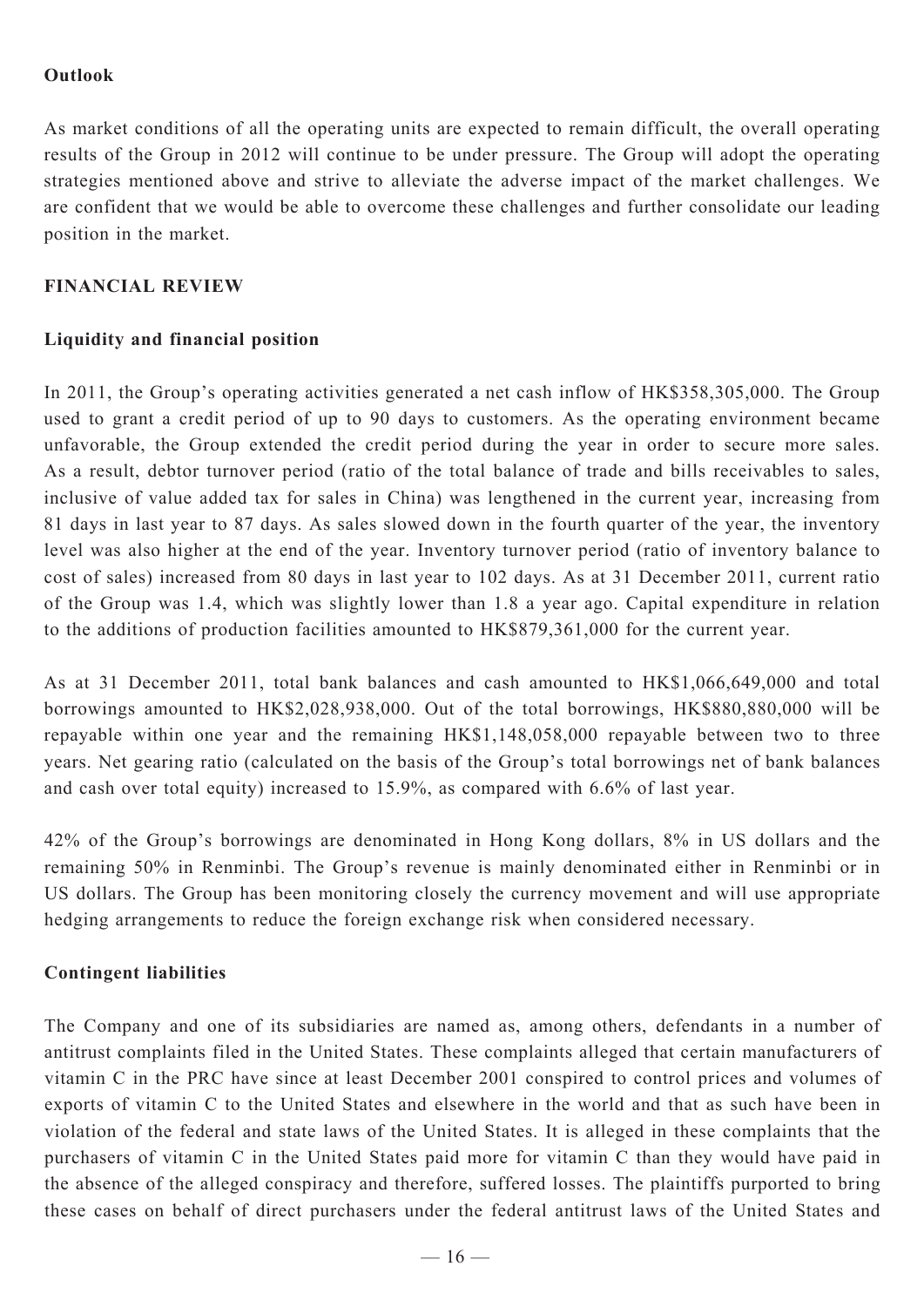indirect purchasers under various state antitrust, unfair trade and consumer protection statutes. The plaintiffs (purportedly as representatives of classes of similarly situated purchasers) seek damages and other relief. Up to the date of this announcement, four antitrust complaints have been served on the Company and three antitrust complaints have been served on the subsidiary. The legal adviser of the Company and the subsidiary has successfully consolidated all such cases to be heard in the federal court in New York for pretrial purpose.

The Company has submitted a motion to dismiss direct purchaser and indirect purchaser actions for lack of personal jurisdiction, which was fully briefed as of 27 May 2008. In addition, on 31 August 2009, the Company submitted an alternative motion for summary judgment to dismiss the direct purchaser action on the ground there is insufficient evidence indicating the Company was involved in the alleged conspiracy. The court has not ruled on these motions.

Pursuant to a stipulation entered into by plaintiffs and defendants in November 2008, all procedures in actions brought by indirect purchaser plaintiffs are stayed until a final judgment is entered by the court in the direct purchaser action. Set forth below is a summary of main matters pertaining to the direct purchaser action.

In February 2007, the direct purchaser plaintiffs amended their complaint and sought to represent only those who purchased vitamin C for delivery in the United States, other than pursuant to a contract containing an arbitration clause, from any defendants other than one named defendant.

Fact discovery relevant to merits was concluded in October 2008. On 15 January 2009, plaintiffs and defendants agreed to a case schedule, which bifurcated liability and damages issues and allowed certain liability issues to be determined by the court first.

On 26 January 2012, the court issued an order permitting two named plaintiffs to represent other similarly situated purchasers in pursuing the claims in the direct purchaser case.

The subsidiary and other defendant manufacturers submitted a joint motion for summary judgment, asserting the alleged conduct was compelled by Chinese government pursuant to Chinese laws and policy. That motion was fully briefed as of 5 February 2010. On 6 September 2011, the court issued an order denying defendant manufacturers' joint motion for summary judgment. On 9 February 2012, the court denied defendant manufacturers' request for permission to immediately appeal its September 2011 order.

On 9 March 2012, the court set a new schedule, pursuant to which expert discovery on damages shall be completed by 7 September 2012 and a trial be set in October 2012. Direct purchaser plaintiffs' expert estimated the single damages to be US\$58.4 million. U.S. federal antitrust laws provide for treble damages, which defendants are jointly and severally liable for. Defendants have retained their own expert who will challenge plaintiffs' damages analysis.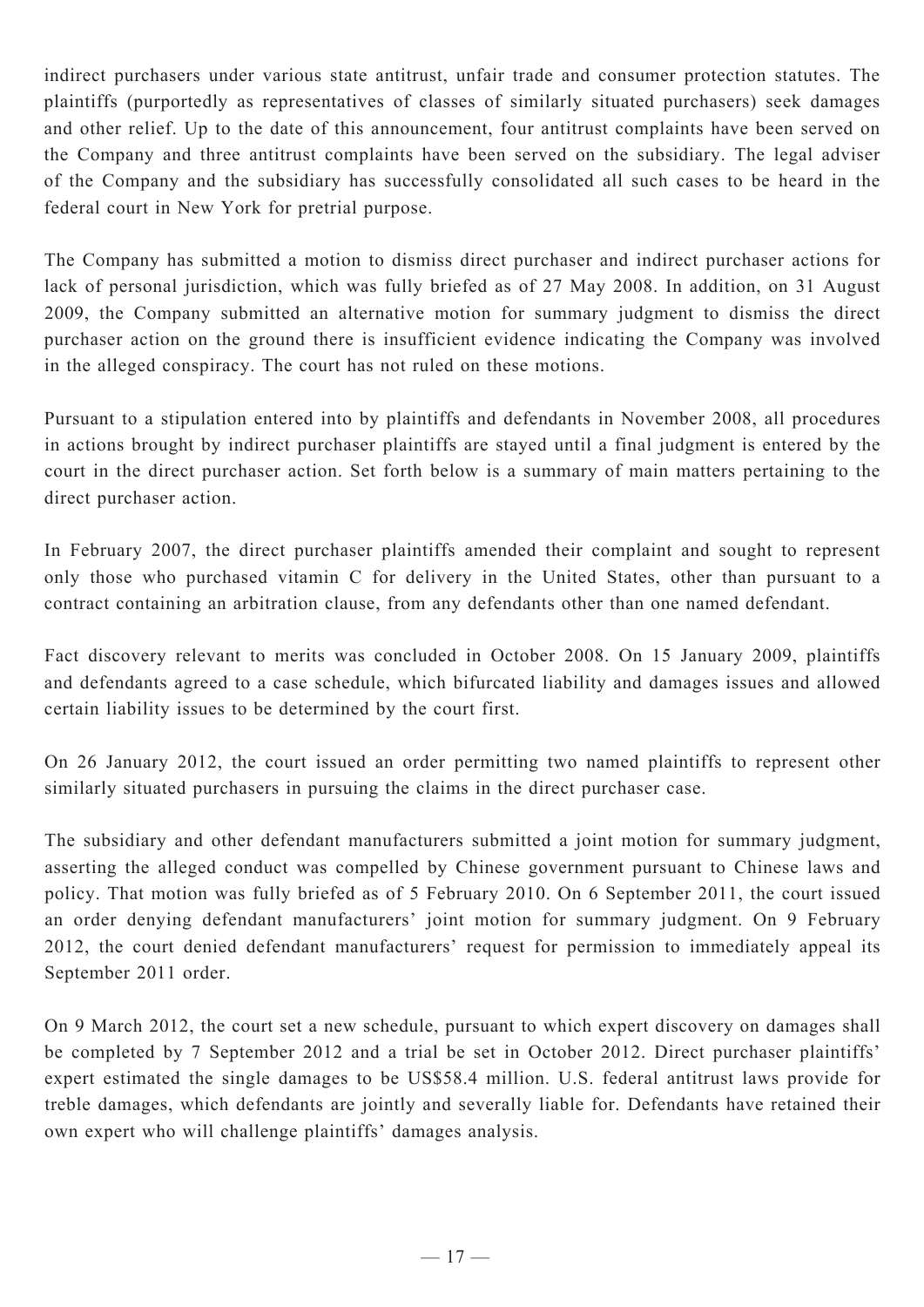The directors and management of the Company intend to contest the claims set out in the antitrust complaints vigorously. The Company and the subsidiary have appointed legal advisers to advise them in the legal proceedings and the outcome of the antitrust complaints cannot be reliably estimated with reasonable certainty at this stage.

# **Employees**

At the end of the reporting period, the Group had about 10,475 employees. The majority of them are employed in mainland China. The Group will continue to offer competitive remuneration packages, discretionary share options and bonuses to staff based on the performance of the Group and the individual employee.

# **CORPORATE GOVERNANCE**

The Company has complied with all the code provisions in the Code on Corporate Governance Practices (the "Code") contained in Appendix 14 of the Listing Rules throughout the year ended 31 December 2011 with deviation from code provision A.2.1 as set out below.

Code provision A.2.1 of the Code stipulates that the roles of chairman and chief executive officer should be separate and should not be performed by the same individual. Mr. Cai Dongchen, the Company's Chairman, has also assumed the role as the chief executive officer of the Company. The Company believes that vesting both roles in Mr. Cai will allow for more effective planning and execution of business strategies. As all major decisions are made in consultation with members of the Board, the Company believes that there is adequate balance of power and authority in place.

# **REVIEW OF ANNUAL RESULTS**

The Audit Committee of the Company has reviewed the Group's annual results for the year ended 31 December 2011 in conjunction with the external auditor.